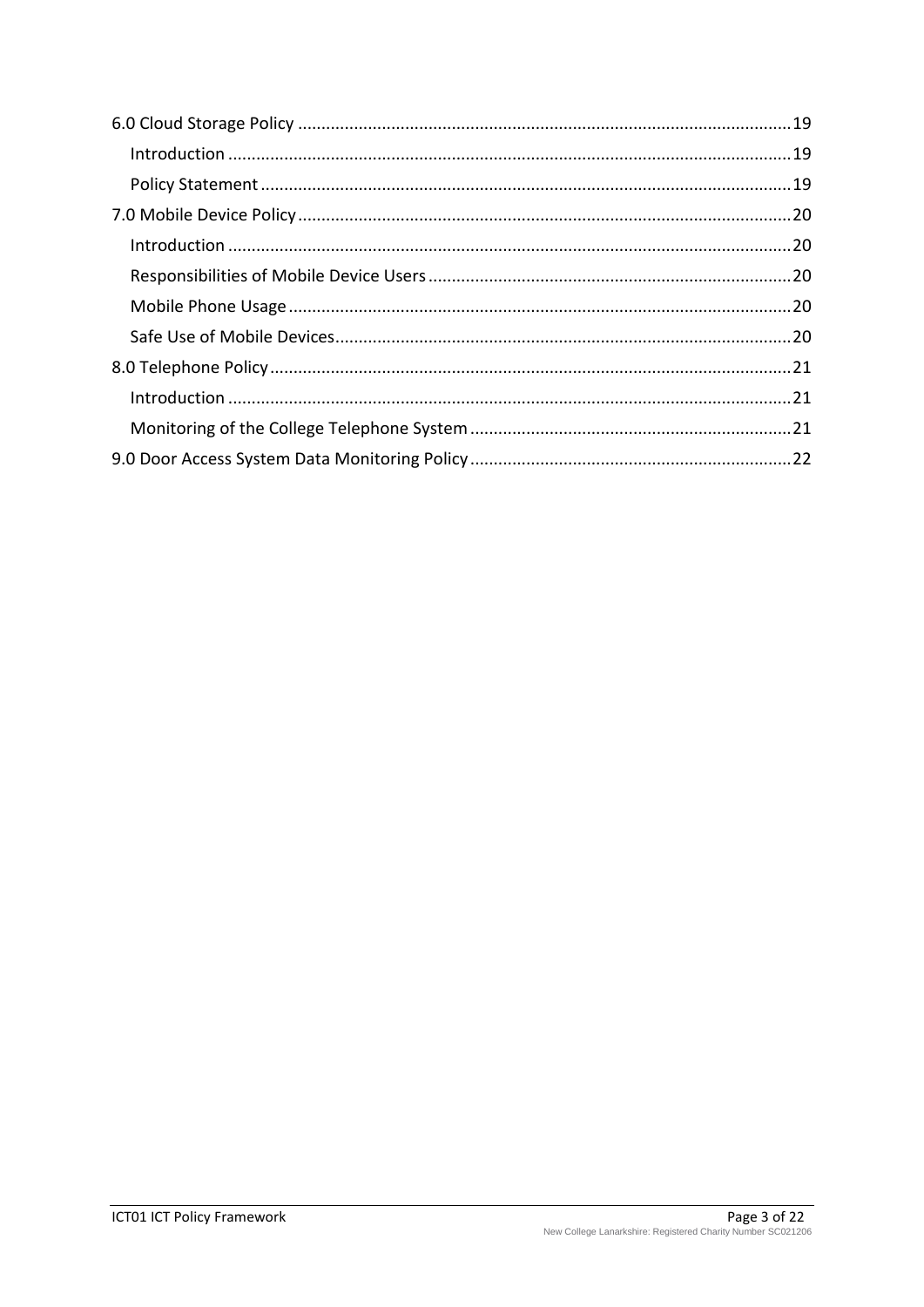#### <span id="page-3-1"></span><span id="page-3-0"></span>**ICT Policy Framework**

#### **Foreword from the Principal**

The College seeks to promote and facilitate the proper and extensive use of ICT in the interests of learning and research. Whilst the traditions of academic freedom will be fully respected, this also requires responsible and legal use of the technologies and facilities made available to the learners and staff of the College.

This ICT Policy is intended to provide a framework governing the use of New College Lanarkshire's ICT resources. It applies to all computing and networking facilities provided by any faculty, department or section of the College. It should be interpreted such that it has the widest application.

#### <span id="page-3-2"></span>**Introduction**

New College Lanarkshire encourages the use of Information Technology in support of learning and teaching and to promote effective communication and working practices in furtherance of the College's mission. This Policy Framework covers the use of the Information and Communications Technology (ICT) Systems of New College Lanarkshire and consists of:

- 1. The User Agreement
- 2. The College Network Policy
- 3. The College Internet Access Policy
- 4. The E-mail Policy
- 5. The Wireless Access Policy
- 6. The Cloud Storage Policy
- 7. The Mobile Device Policy
- 8. The Telephone Policy
- 9. The Door Access Systems Data Monitoring Policy

Sections 1-5 are applicable to all users of the College ICT facilities while sections 6-9 have greater relevance to staff. However, users are encouraged to familiarise themselves with all aspects of the ICT Policy Framework.

#### <span id="page-3-3"></span>**Scope of Policy**

This policy applies to all users of the College Systems, including learners, staff, visitors, contractors, work placement trainees and anyone else to whom access is provided. However, for the purposes of monitoring and investigation only, the Senior Management Team and accredited ICT Support Services staff are out with the scope of this policy.

#### <span id="page-3-4"></span>**Responsibilities**

It is the responsibility of users to:

- Uphold the relevant laws
- Adhere to College Policies and Procedures
- Be aware of the College Information and Communications Technology Policy Framework, including all its constituent parts, and accept its terms and conditions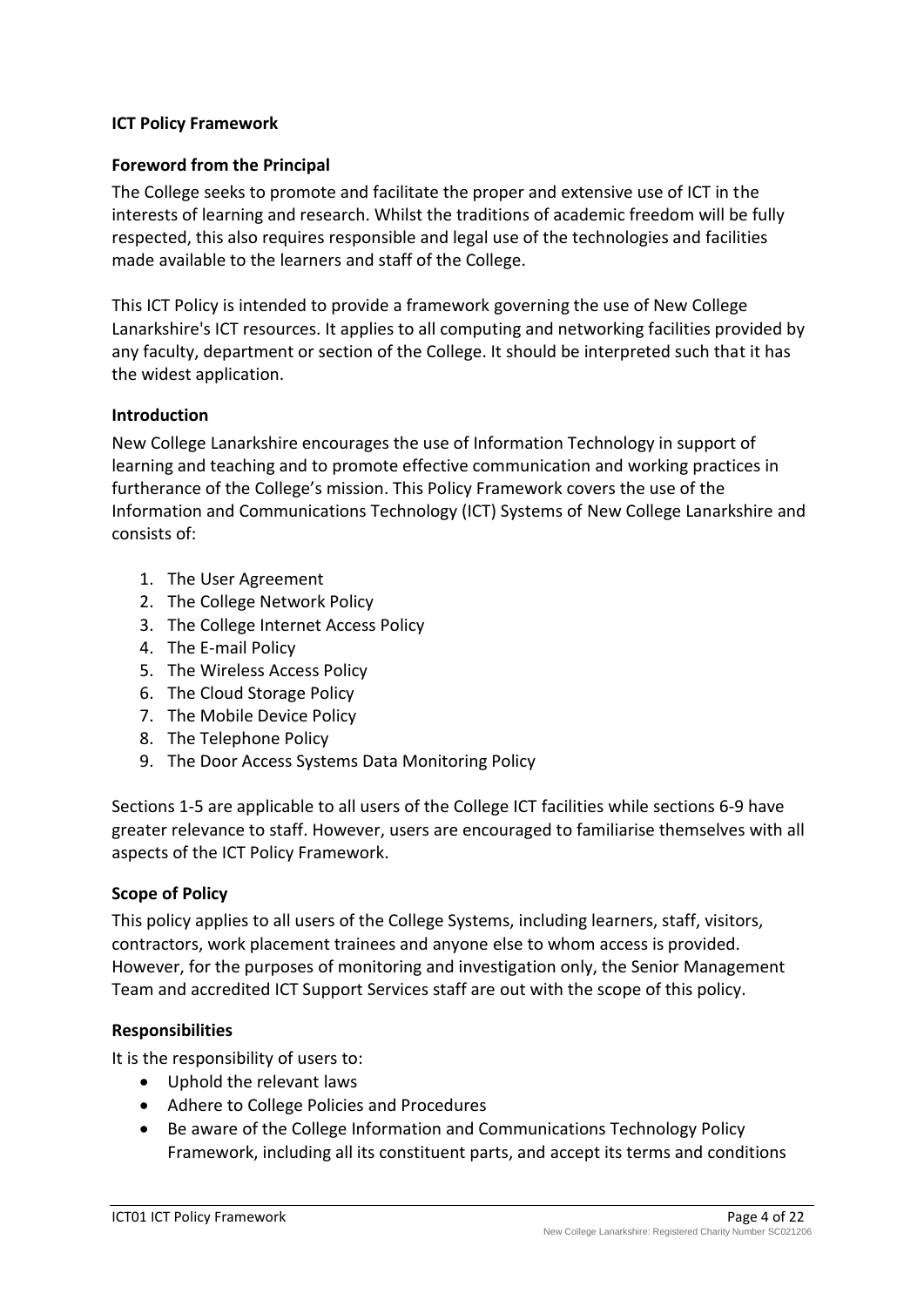- Read and understand the User Agreement and accept full legal responsibility for all of the actions you undertake using the College's Systems according to any and all applicable laws
- Accept that violation, or attempted violation, of your responsibilities as a user may lead to your exclusion from the system
- Be aware that the College will do everything reasonably possible to prevent any damage or loss incurred by a user whilst using the College systems, however in the event of unforeseen circumstances, this may not always be possible.

# **Data Protection Act 2018**

New College Lanarkshire is registered as a Data Controller and subscribes to the principles of Data Protection as contained in the Data Protection Act 2018. The College holds and processes personal data for purposes connected with its statutory and business requirements, as outlined in its entry in the Data Protection Register. The processing of personal data relates to staff, learners and agents of the College and applies to both computer and manual records (including filing systems and CCTV). The College is committed to ensuring that all those processing data on its behalf are aware of their obligations under the 2018 Act and that data subjects are made aware of their rights as laid out in the Act.

# **Regulation of Investigatory Powers Act 2000**

The College is entitled under the Telecommunications (Lawful Business Practice) (Interception and Communications) Regulations 2000, issued under the Regulation of Investigatory Powers Act 2000, to monitor or keep a record of communications to:

- ensure they are business related
- ensure the College's policies and procedures are being complied with
- investigate or detect the unauthorised use of College Systems

Users should be aware that systematic logs are regularly taken including, but not limited to, network access history, internet usage, telephone usage and e-mail traffic. The logs are regularly inspected as part of the audit systems processes and procedures in place to control, monitor and maintain the security of the College's computing facilities.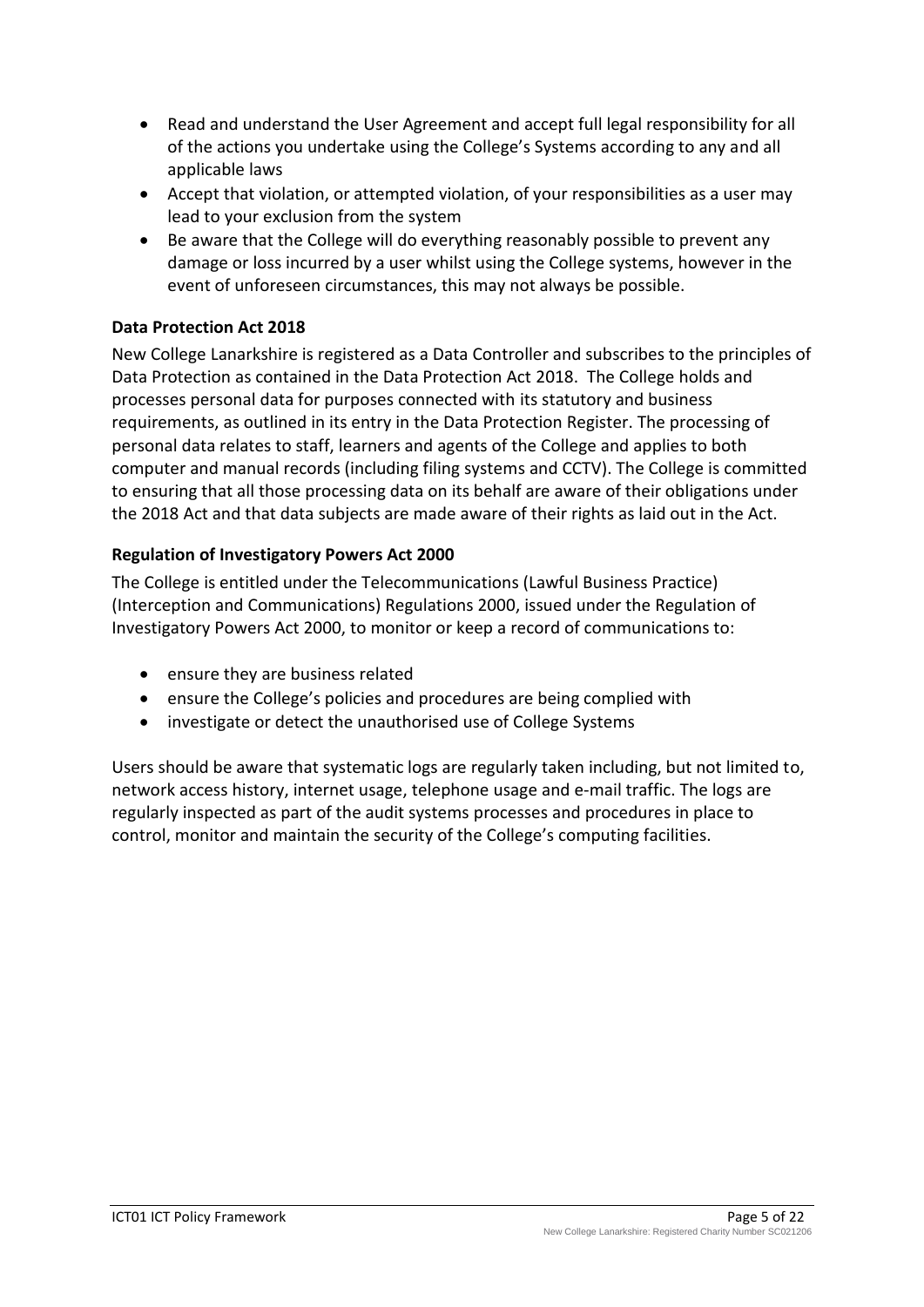# **Terms of Use**

The use of College ICT resources is subject to the following statutes and regulations:

- The Copyright, Designs and Patents Act 1988
- Computer, Copyright Software Amendment Act 1985
- The Computer Misuse Act 1990
- The Data Protection Act 2018
- The Electronic Communications Act 2000
- The Freedom of Information (Scotland) Act 2002
- The Regulation of Investigatory Powers Act 2000
- Trade Marks Act 1994
- Criminal Justice and Public Order Act 1994

Copies of these documents are available online at [http://www.opsi.gov.uk/.](http://www.opsi.gov.uk/)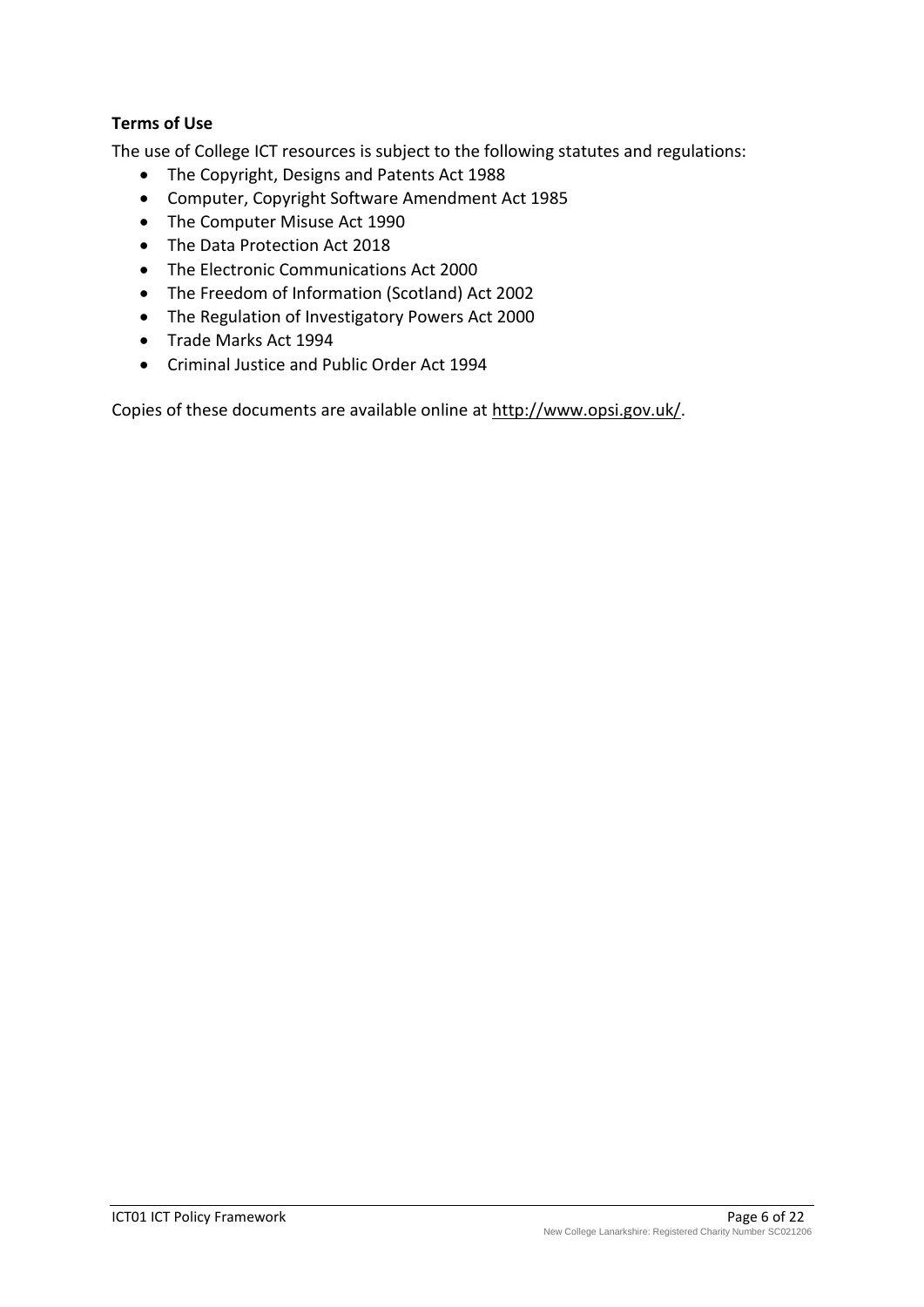# <span id="page-6-0"></span>**1.0 The User Agreement**

When you log on as a User of the ICT facilities of New College Lanarkshire you agree that:

## <span id="page-6-1"></span>**General**

# **You will:**

- Be the sole person authorised to use your allocated User ID
- Be solely responsible for all actions undertaken by your User ID while it is valid
- Not let others use your User ID and Password nor inform others of your User ID or Password
- Not delete, examine, copy or modify files and/or data belonging to other users without their prior consent
- Not deliberately impede other users through mass consumption of system resources
- Not take any unauthorised, deliberate action which damages or disrupts a computing system, alters its normal performance, or causes it to malfunction, regardless of system location or time duration
- Accept that data stored on the local disk drive (e.g. C:\ Drive) of a workstation can, and will, be removed by ICT Support Services at any time

# <span id="page-6-2"></span>**Electronic Mail**

**You will:** 

- Be responsible for all electronic mail originating from your User ID
- Not forge, or attempt to forge, electronic mail messages
- Not attempt to read, delete, copy, intercept or modify electronic mail directed to other users without prior consent
- Not send, or attempt to send, harassing, obscene and/or threatening email to another user of any email service
- Not send 'for-profit' messages or chain letters

## <span id="page-6-3"></span>**Network Security**

**You will not:**

- Attempt to gain unauthorised access to College systems
- Attempt to use College Systems to gain unauthorised access to third party systems
- Attempt to decrypt, capture or otherwise discover the system administrator password or the password of another user
- Copy, or attempt to edit, College System files
- Attempt to 'crash' College Systems or programs
- Attempt to secure a level of privilege or access to College Systems higher than authorised
- Load programs or computer software applications onto the College Systems or local computer hard disk drive without the written authorisation of the Head of ICT
- Wilfully introduce computer 'viruses', worms, Trojans, Spyware, or other disruptive/destructive programs into the College Systems or external networks
- Log on to the College Systems using a username and password belonging to another user
- Take any deliberate action which might reduce the effectiveness of any anti-virus or ICT security precautions installed by ICT Support Services Staff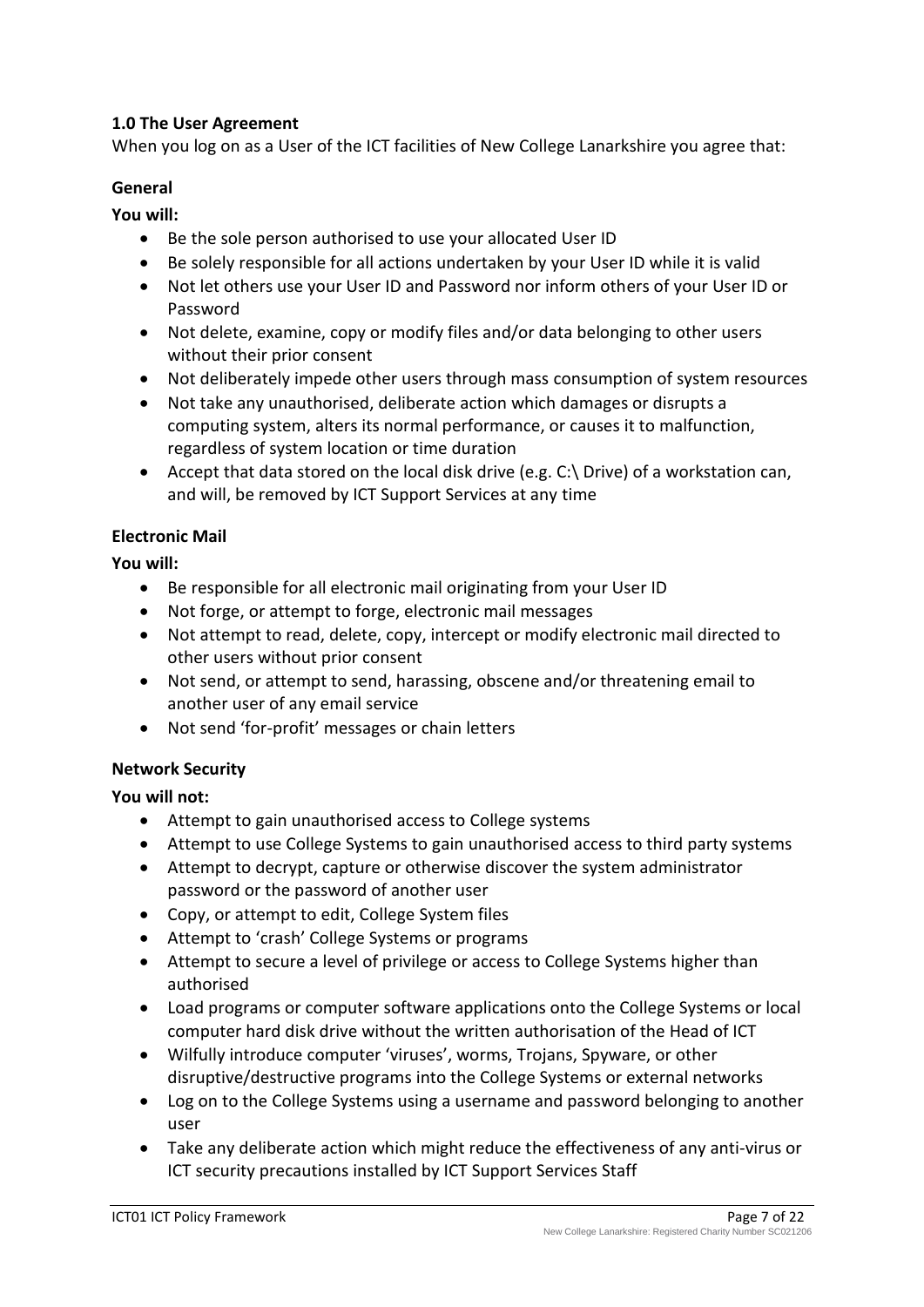Participate in Peer-to-Peer file sharing or download any material that infringes the copyright or confidentiality of another individual or organisation (including, but not limited to, books, music, films, TV and radio)

It is a breach of College policy to store, stream or download any copyright material, for which you do not hold a valid licence or other permission from the copyright holder, on College systems. This includes books, music, photographs, software or film and TV recordings. You should be aware that it is also in breach of the Microsoft OneDrive terms and conditions and could result in your account being terminated by Microsoft without notification, resulting in the loss of all data within the account.

The College may remove non-business related, or unauthorised files, periodically as a matter of policy.

There are circumstances where a User ID logon may be used by a group of staff for the sole use of accessing specialised software or external resources. Prior to their use, individuals should reference the relevant College Policy for guidance on the usage and limitations of such User IDs.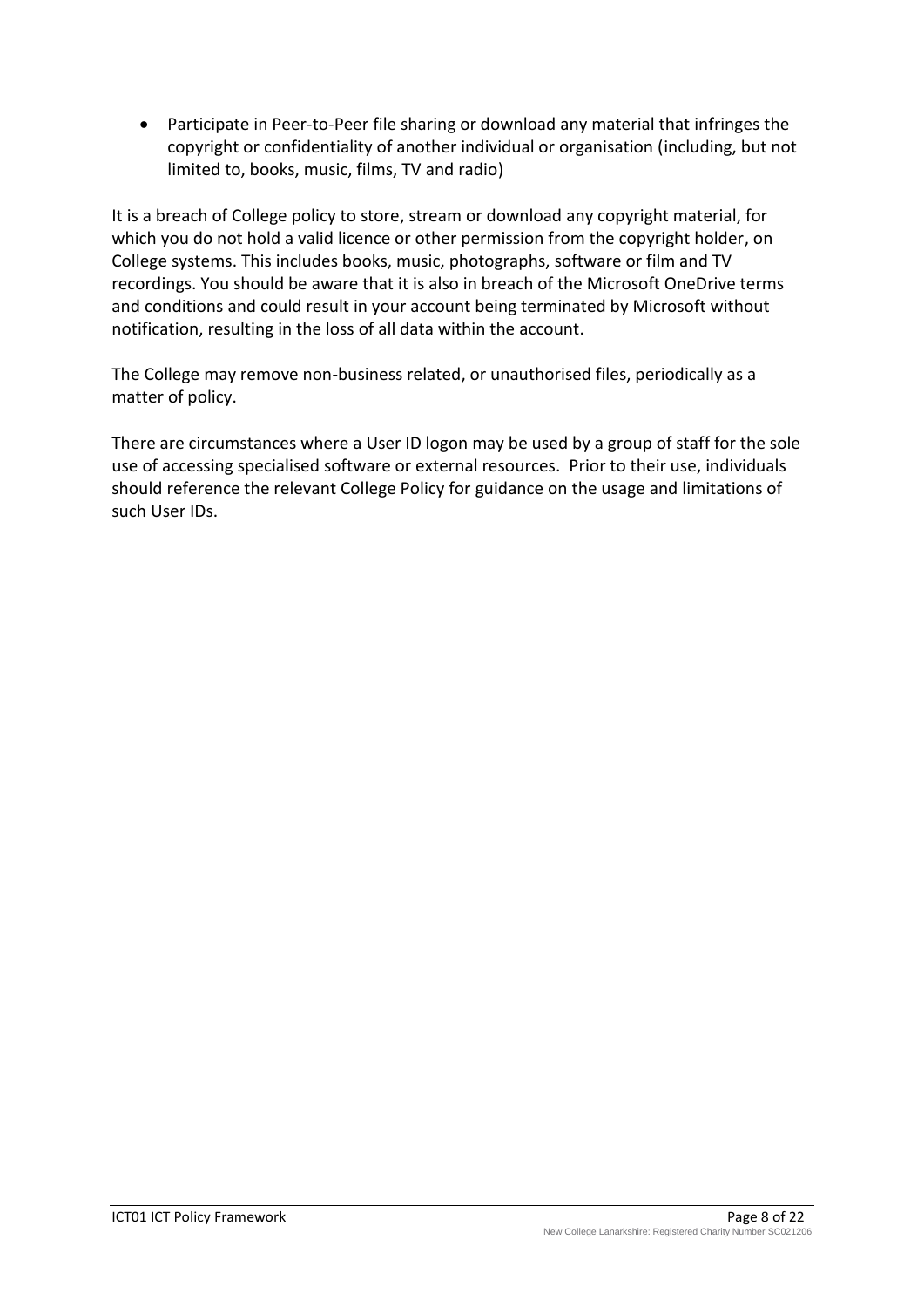# <span id="page-8-0"></span>**2.0 Network Policy**

## <span id="page-8-1"></span>**Statement**

The Information and Communications Technology (ICT) belonging to New College Lanarkshire is provided for use by staff, learners and College guests in support of the vision and corporate objectives of the College. Reasonable personal use is also acceptable; however, users should be aware that the College cannot guarantee the privacy of network traffic. All users are responsible for ensuring that these technologies are used lawfully, ethically, responsibly and courteously.

## <span id="page-8-2"></span>**Responsibilities**

- The College is responsible for securing its facilities to a reasonable and economically feasible degree against unauthorised access and/or abuse. This responsibility includes informing users of expected standards of conduct and the resultant consequences of not adhering to them.
- The users of the Network are responsible for respecting and adhering to Scottish, United Kingdom, European and International Law, the Acceptable Use Policy of the College's Internet Service Provider (JANET) and all other applicable College policies. It is the policy of the College that all its activities must be conducted in accordance with current legislation. If a user of ICT is unsure as to their responsibilities in relation to the law they should seek the advice of their course tutor or line manager. The Legal section of this document provides details of the UK Statutes and Regulations which may be relevant to the use of ICT. It should be noted that this list is not exhaustive.
- ICT can provide access to resources on and off campus, as well as the ability to communicate with other users worldwide. Such open access is a privilege and requires that individual users act responsibly. Users must respect the rights of other individuals, the good name and reputation of New College Lanarkshire and the integrity of the systems and related resources.
- It is the policy of the College to respect all computer software copyrights and adhere to the terms and conditions of any software licensing agreement to which the College is a party. The College will not condone the use of software that does not have a licence and any user found installing unlicensed software may be dealt with under the terms of the relevant Disciplinary Policy and Procedure and may also have their network access revoked.

# <span id="page-8-3"></span>**General Computing Policy**

- Authorised users of College ICT facilities shall be issued with a unique User ID.
- Prior to using their unique User ID, users shall be required to signify their agreement, through on-screen acceptance, to uphold the terms of this Policy Framework and its constituent parts.
- Authorised users are solely responsible for all actions, including electronic messaging, taken while their User ID is in use. Authorised users are responsible for maintaining the confidentiality of their passwords and the security of their accounts.
- Any digital content such as graphics, multimedia programs, instructional materials or articles produced wholly, or in part, using the College ICT Systems remain the copyright and intellectual property of New College Lanarkshire.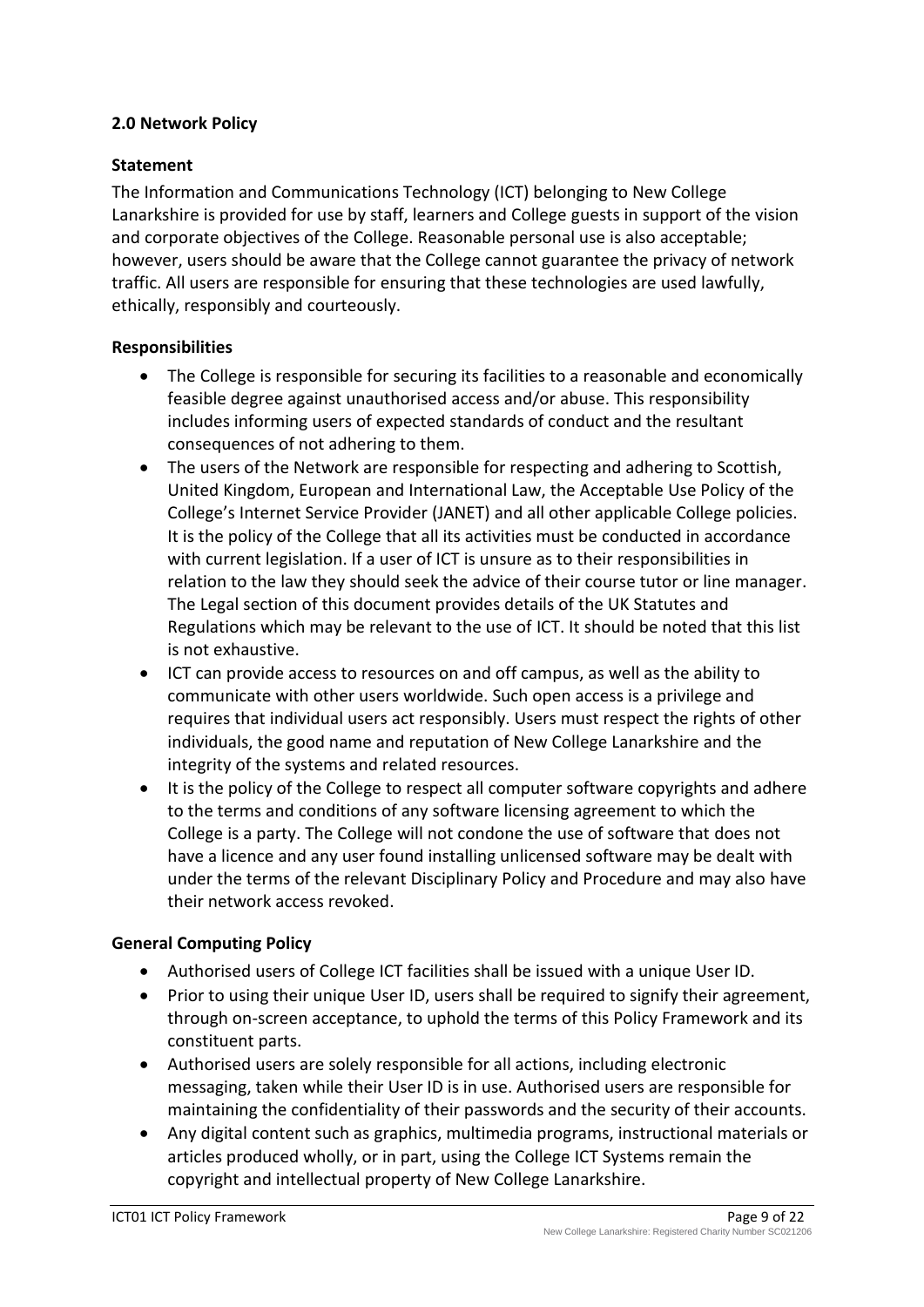- Staff and learners are not permitted to connect, or attempt to connect, any personally owned ICT equipment to the College structured cabling system under any circumstances. The College NCL-WiFi wireless network is provided for this purpose and is the only College network for which the use of personal ICT equipment is permitted.
- The ICT Policy Framework may be amended from time to time as deemed appropriate by the College.

## <span id="page-9-0"></span>**Measures**

- Any attempt to violate the provisions of this Policy, regardless of the success or otherwise of the attempt, may result in disciplinary action or other sanctions. This may range from a reprimand, exclusion from the system or penalties afforded under College Policies. Disciplinary action in relation to staff will be carried out within the terms of the College Disciplinary Policy and Procedure and may include summary dismissal where appropriate.
- Any attempt to circumvent Scottish, United Kingdom, European or International Law through the use of College owned facilities may result in litigation against the offender by the appropriate authorities. If such an event should occur, the College will fully comply with the authorities to provide any information necessary for the litigation process.
- The College reserves the right to monitor the use of, and withdraw access from, all or part of its Systems and other related ICT resources at any time.

# <span id="page-9-1"></span>**Rights of Appeal**

- The decision to exclude a user from College Systems will be made by the Senior Management Team (SMT).
- With reference to learners, an appeal against the decision should be made using the procedures outlined in the College Appeals Policy. The decision of the Appeals Panel is final.
- Staff should appeal a decision to exclude from College Systems using the College Grievance Policy and Procedure. Where violation of the policy has resulted in disciplinary action, staff should appeal using the mechanism contained within the Staff Disciplinary Policy and Procedure.

## <span id="page-9-2"></span>**Removal of User Accounts**

On termination of employment the individual staff member's User account will be disabled by an automated process as soon as the termination date, as entered in the HR system, is reached. This process will also disable access to all College ICT services, including the individual's email and Office 365 accounts as well as their OneDrive and the College intranet. All data held in these accounts will be deleted soon after they have been deactivated.

In the case of learners, the individual's User account will be disabled by an automated process as soon as the course completion or enrolment withdrawal date, as entered in the student records system, is reached. This process will also disable access to all College ICT services, including the individual's Office 365 account together with their OneDrive. Access to student files and data are normally removed when the learner's enrolment ceases and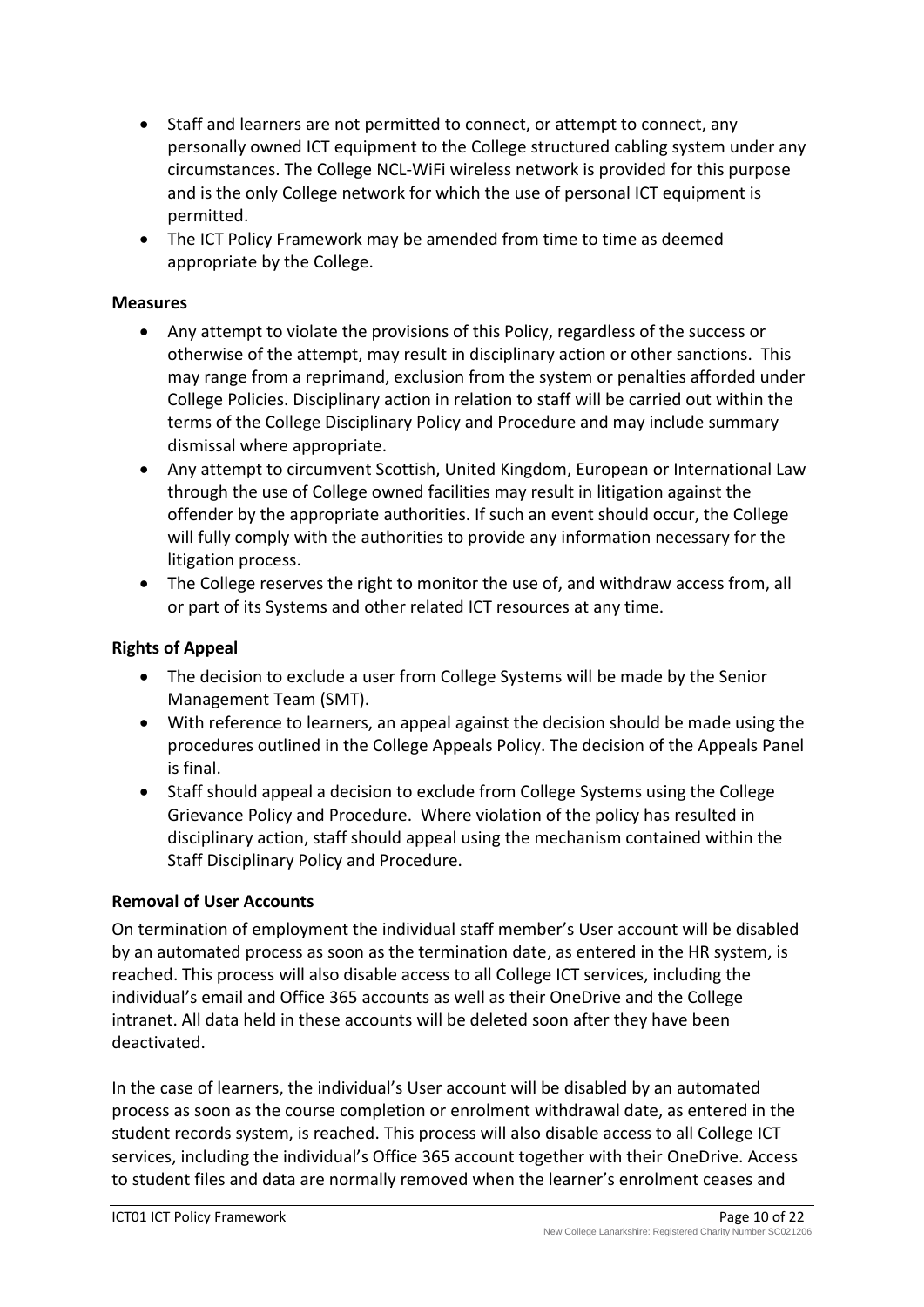the College will not be responsible for the retention of data beyond this time. Disabled learner accounts will be held for a period of approximately 12 weeks to provide continuity for those returning to complete their studies. They will be deleted after this period has expired.

The College will conduct regular account audits to ensure all User ICT accounts are valid and authorised. Unauthorised or expired accounts will be disabled and removed in accordance with College policy.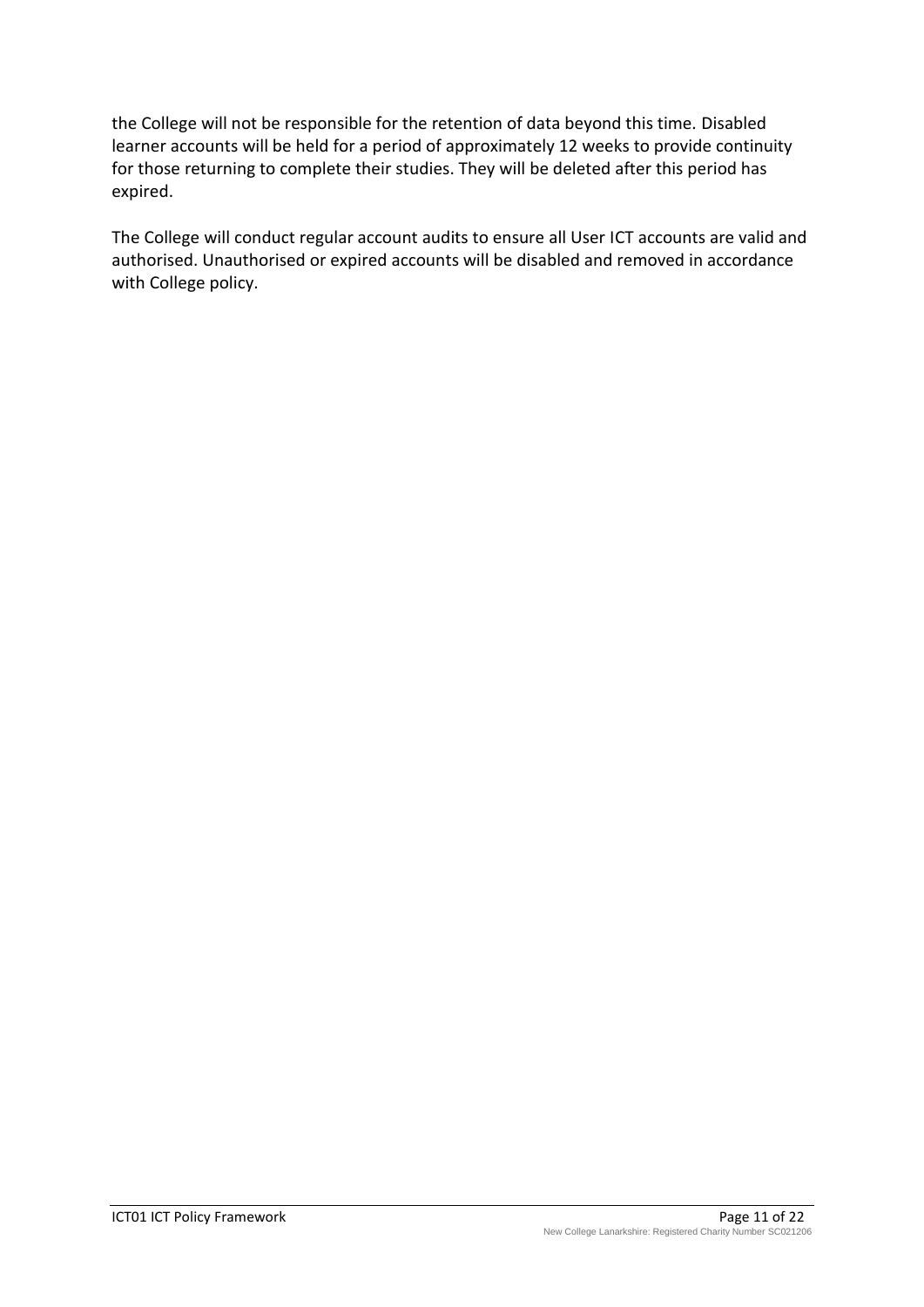## <span id="page-11-0"></span>**3.0 Internet Policy**

## <span id="page-11-1"></span>**Introduction**

New College Lanarkshire provides Internet access to staff, learners, contractors, partners and visitors. This is a privilege, not a right. This policy expresses the College view on access rights, use and expected conduct of all users of the College Internet service.

## <span id="page-11-2"></span>**The Policy**

- The College will determine which web sites and Internet services are available.
- In order to comply with our legal obligations the College reserves the right to monitor the use of its Internet access service. Monitoring will only be carried out to the extent permitted or required by law and as necessary and justifiable for business purposes.
- The College will filter and monitor Internet traffic which has been secured by a digital certificate. This information will be filtered and decrypted for the purpose of complying with our legal obligations. However, the College will determine exemptions to the filtered traffic to ensure user privacy (for example online banking).
- During the monitoring of Internet traffic, the College will not store, access or intercept confidential information for secure services (for example banking details or logon passwords).
- The downloading, saving or printing of pornographic material, including obscene or sexually explicit images of any kind, or other material is forbidden and will lead to disciplinary action under the terms of the relevant College Policies.
- The participation in peer-to-peer file sharing, streaming or the downloading of unlicensed copyright materials such as music, films, TV or radio is not permitted and will also lead to disciplinary action under the terms of the relevant College policies.

## <span id="page-11-3"></span>**Implementation**

- The Head of ICT will ensure that activity is monitored on a regular basis and has the duty to report any violation to the Senior Management Team.
- Access to the College Internet services is a privilege and can be withdrawn at the discretion of the Senior Management Team.

# <span id="page-11-4"></span>**Right of Appeal**

- The decision to exclude a user from Internet services will be made by a member of the Senior Management Team.
- With reference to learners, an appeal against the decision should be made using the procedures outlined in the College Appeals Policy. The decision of the Appeals Panel is final.
- Staff should appeal a decision to exclude from College Systems using the College Grievance Policy and Procedure. Where violation of the policy has resulted in disciplinary action, staff should appeal using the mechanism contained within the Staff Disciplinary Policy and Procedure.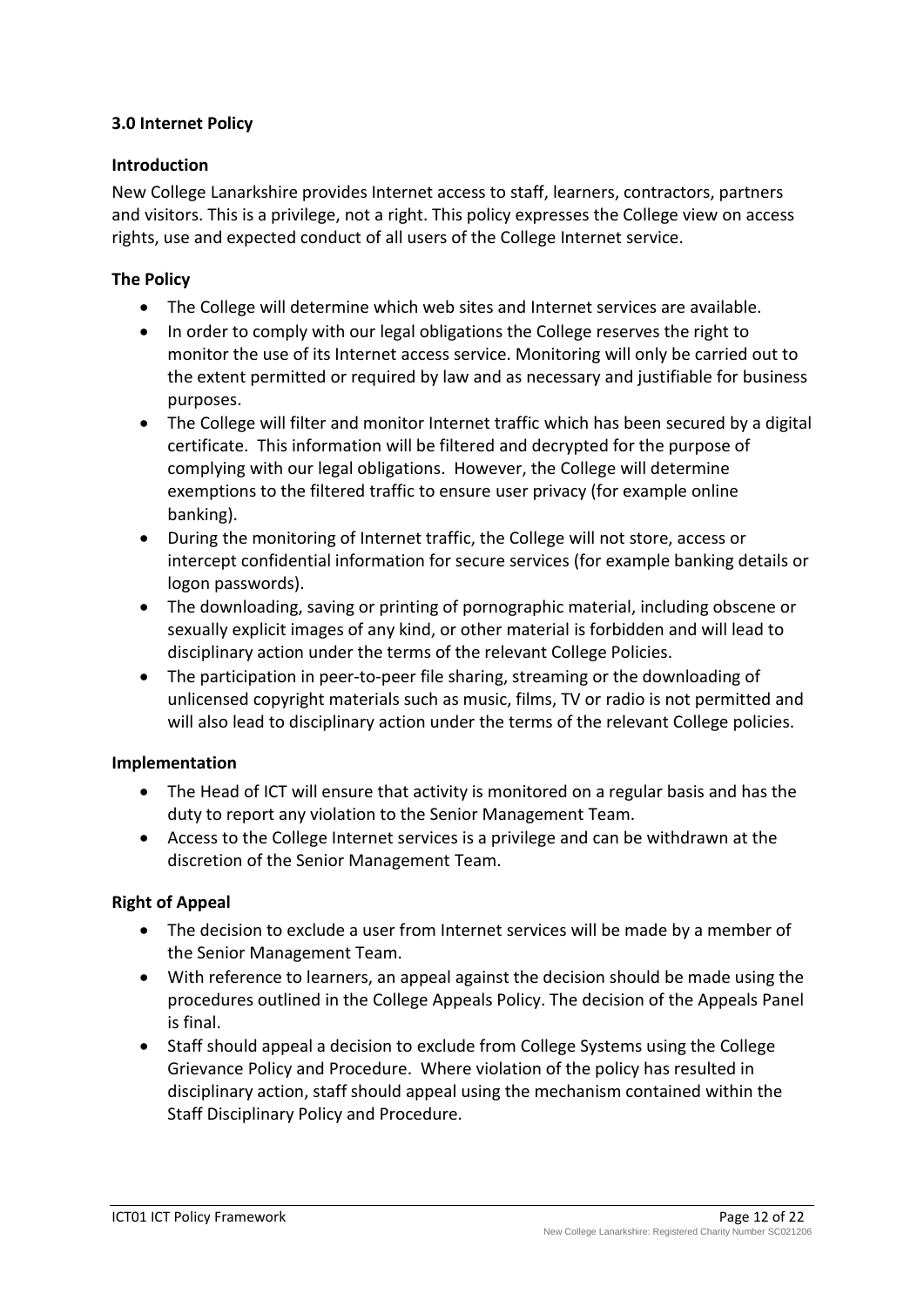## <span id="page-12-0"></span>**4.0 Email Policy**

#### <span id="page-12-1"></span>**Introduction**

New College Lanarkshire provides a range of Information and Communications Technologies for use in the pursuit of its vision. This policy outlines the College's view on the use of its email systems and forms an integral part of the College ICT Policy Framework.

#### <span id="page-12-2"></span>**Policy Statement**

Access to email is a privilege and certain responsibilities accompany that privilege; users are expected to be professional, ethical and responsible in their use of email and all communication should be carried out in a manner consistent with the College's standards of business conduct. All electronic communication originating from College systems should be consistent with College policies. Examples of unacceptable content include, but are not limited to:-

- Sexually explicit messages, images, or cartoons
- Unwelcome propositions, requests for dates or love letters
- Profanity, obscenity, slander/defamation or libel
- Ethnic, religious or racial slurs
- Any other message that could be construed as bullying, harassment or disparagement of others based on their protected characteristics, as defined in the Equality Act 2010

The use of the College email facilities for personal use is permitted provided this use does not conflict with study or work routines. All personal email should be marked 'personal' in the subject heading, and all personal email, sent and received, should be filed in a folder marked 'Personal' in the user's mailbox (contact ICT Support Services if you need guidance on how to set up and use a personal folder). All emails contained in a user's mailbox are deemed to be business communications for the purposes of monitoring (see section 'Monitoring of Email' below). Where possible, the College will try to avoid opening emails which are clearly marked as personal, however such emails may be opened and reviewed where malpractice or inappropriate conduct is suspected. Written approval from a member of the Senior Management Team must be obtained before access of this nature is allowed.

In order to minimise email congestion, access to the College's 'All Staff', 'All Student' and similarly related distribution groups is restricted and their use is subject to the terms of the College Communications Policy.

## <span id="page-12-3"></span>**Staff email**

The default settings for the Staff email service are as follows;

- Maximum mailbox size: 1GB
- Maximum incoming message size: 20MB
- Maximum outgoing message size: Unlimited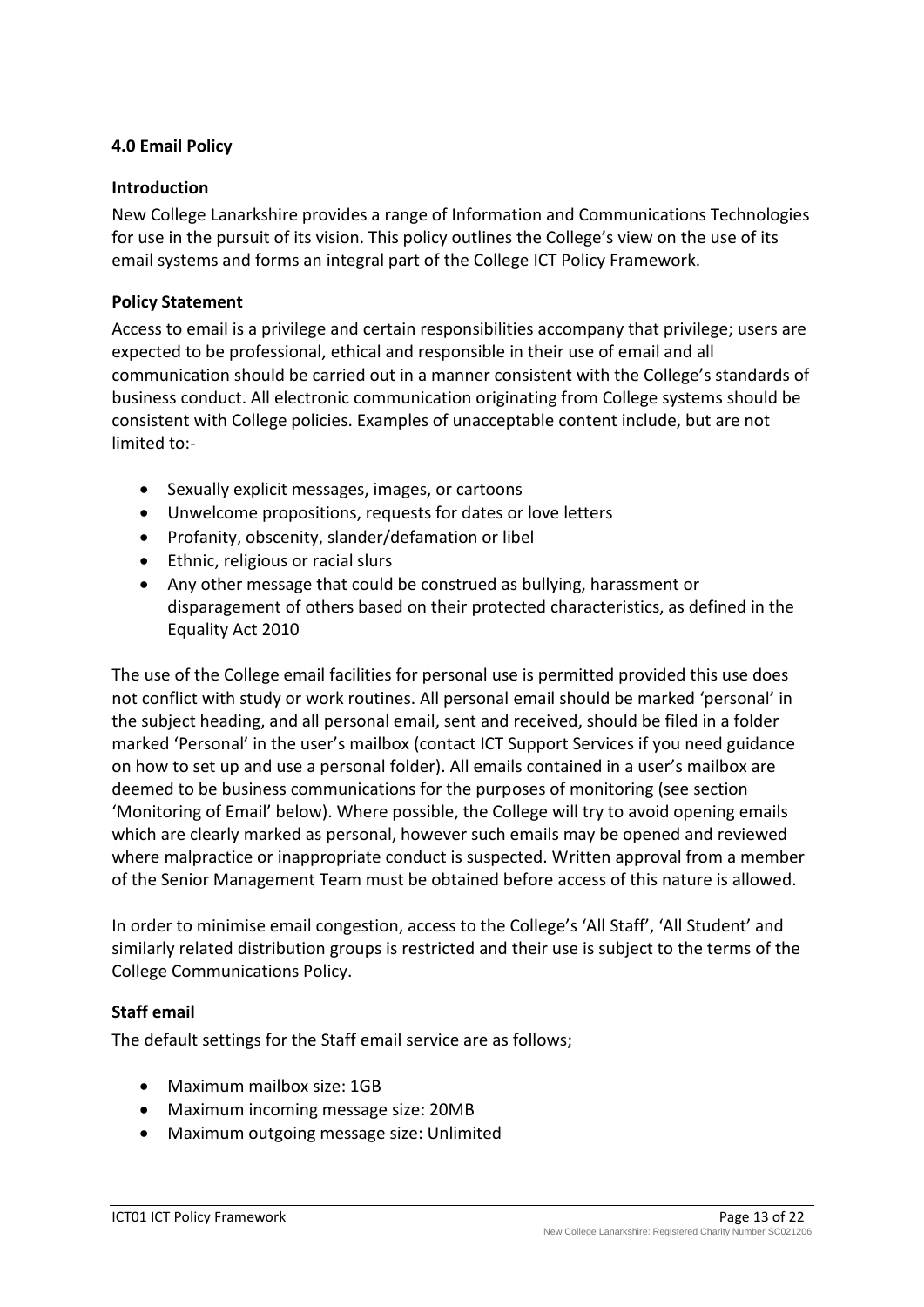Staff are responsible for the general housekeeping of their e-mail account and should regularly delete out of date messages and correspondence that is no longer relevant. Mailbox contents can also be archived if the content is felt important enough to be preserved and retained for future reference. Staff should be aware that the 1GB mailbox size limit will be strictly enforced and an increase will only be permitted in exceptional circumstances.

## <span id="page-13-0"></span>**Learner email**

The College provides all enrolled learners with the option of having their own unique College email account. This is a free service and is provided by the College in collaboration with Microsoft using their Office 365 for Education program. Office 365 is a hosted service and, as such, requires the College to upload a minimal amount of personal information to the Microsoft systems in order for the email accounts to be created. More specifically the service requires the following information to be uploaded:

- Student Number
- First Name
- Last Name
- Course Code

Learners should be aware that the College's Office 365 email service is optional. However, learners should also note that it is College policy to use the Office 365 system as the sole means of electronic communication between the College and its learners. As such any learner who elects not to join the scheme could be denying themselves access to any such communication.

Users should also be aware that, although the Office 365 service is hosted by Microsoft, the use of these facilities is still governed by the College's ICT Policy Framework.

## <span id="page-13-1"></span>**Using the College Email Service**

New College Lanarkshire encourages the appropriate use of email to enhance communication and improve productivity in support of its corporate objectives. Users are expected to act in accordance with this policy based on common sense, common decency and civility and are strongly encouraged to use the same level of personal and professional courtesy when using email, as they would with any other form of communication. In particular Users should not:

- Attempt to intercept the email correspondence of another user
- Send, or attempt to send, unsolicited, abusive, threatening or harassing materials
- Send, or attempt to send, chain letters, spam, broadcast messages and/or indecent images
- Use the College email system, and/or other College ICT resources, for personal financial gain or to support personal commercial activity
- Attempt to conceal or alter their name, or misrepresent the source, on any form of electronic communication. This practice is unethical and may have legal implications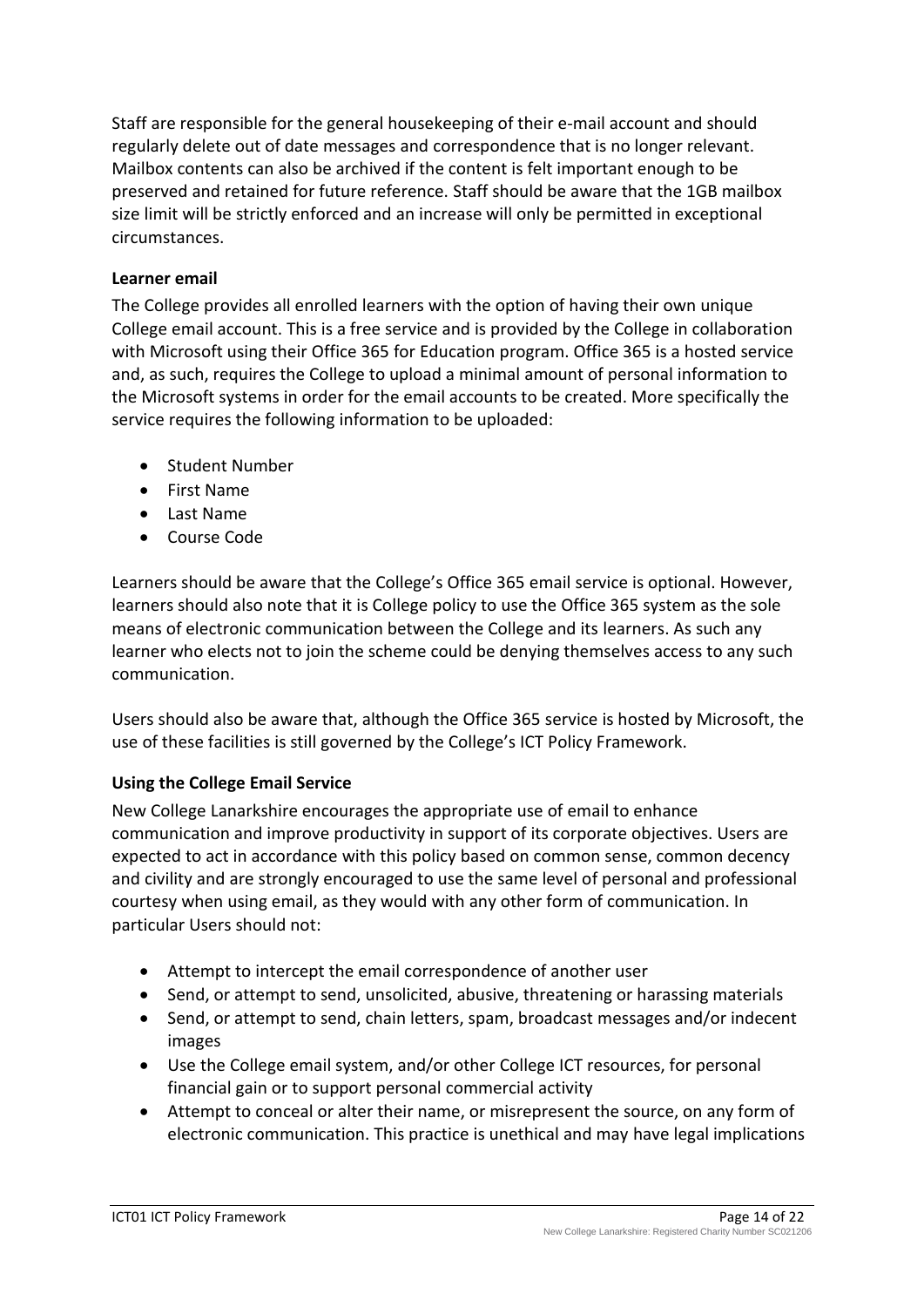- Forward any confidential or sensitive personal information, as defined in the Data Protection Act 2018, to an external email address unless expressly authorised to do so
- Initiate wasteful and disruptive practices or engage in any activity that would interfere with their work or disrupt the integrity of the College network and/or Systems

Conduct which violates the provisions of this policy will result in disciplinary action. Disciplinary action may range from a reprimand, exclusion from the system or penalties afforded under the appropriate College policies. Violations of this policy by staff may be dealt with under the terms of the College Disciplinary Policy and Procedure.

# <span id="page-14-0"></span>**Monitoring of Email**

In support of the business interests of the College, and to comply with our legal obligations, New College Lanarkshire reserves the right to monitor the volume and content of incoming and outgoing email across the College Systems and to investigate complaints regarding the use of individual email accounts.

New College Lanarkshire has an interest in regulating and monitoring the content of electronic mail to ensure that the College's policies and procedures are being complied with and for legitimate business purposes.

The College reserves the right to electronically scan all incoming and outgoing email for viruses and for spam. Any email which is found to contain a virus, or any message identified as spam, will be blocked from entering or leaving the College Systems.

## <span id="page-14-1"></span>**Absence and Sickness**

Staff users should be aware that their email may need to be viewed if they are absent from work, particularly if the absence is unexpected. Written approval for access must be given by a member of the Senior Management Team before access of this nature is allowed.

# <span id="page-14-2"></span>**Right of Appeal**

- The decision to exclude a user from the College email Systems will be made by a member of the Senior Management Team.
- With reference to learners, an appeal against the decision should be made using the procedures outlined in the College Appeals Policy. The decision of the Appeals Panel is final.
- Staff should appeal a decision to exclude from College Systems using the College Grievance Policy and Procedure. Where violation of the policy has resulted in disciplinary action, staff should appeal using the mechanism contained within the Staff Disciplinary Policy and Procedure.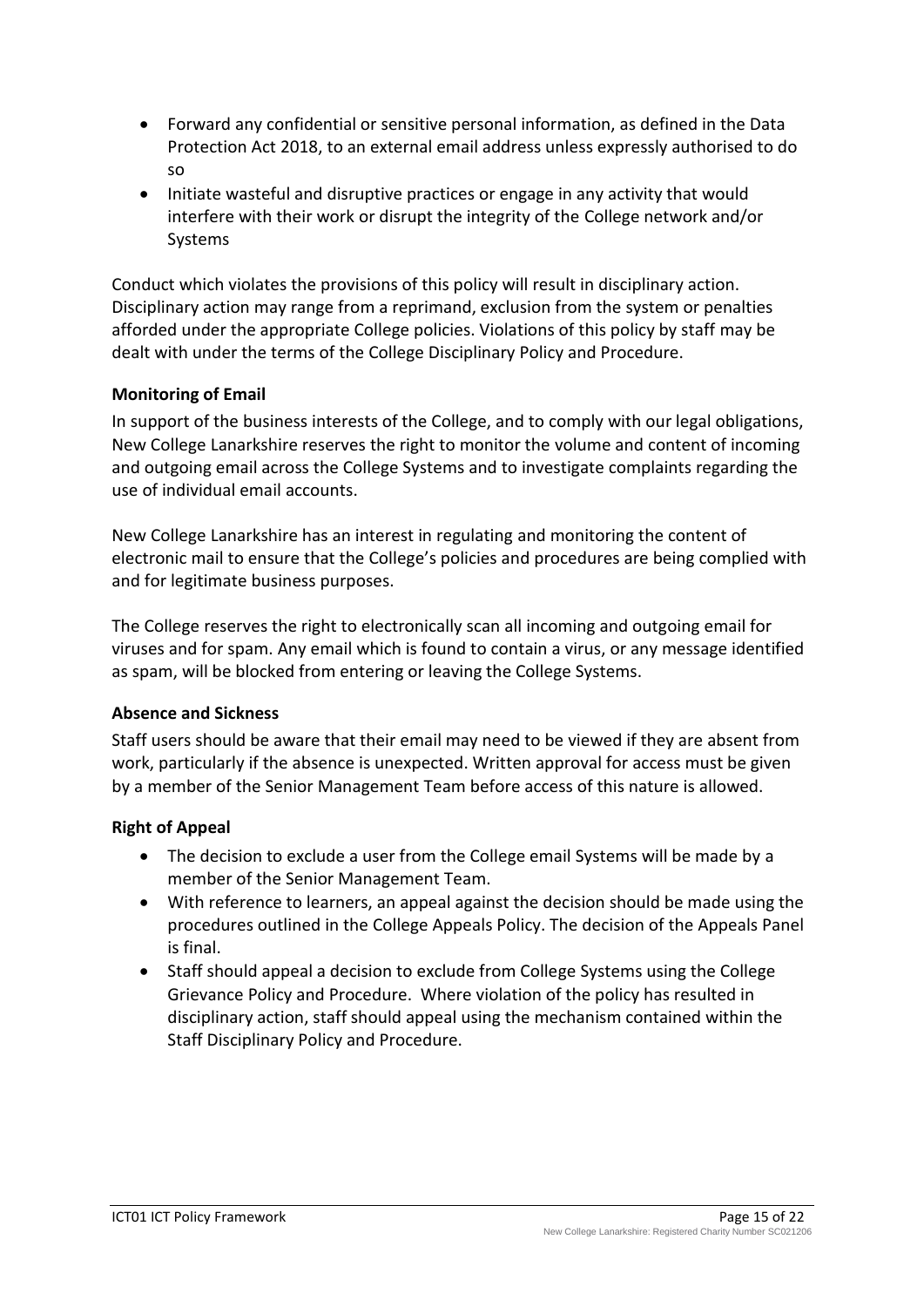## <span id="page-15-0"></span>**Disclaimer**

All email originating from the College will have the following information appended in the footer:

# **New College Lanarkshire - Competing in WorldSkills UK since 2013, consistently a top three institution and ranking No.1 in the UK three times.**

## **SAVE PAPER - Please do not print this e-mail unless absolutely necessary.**

## **New College Lanarkshire | Scottish Charity Number SCO21206 | VAT Number 624247747**

This e-mail (including any attachments) may contain information which is confidential. It is intended only for the use of the named recipient. If you have received this e-mail in error, please notify the sender by return and immediately delete it from your system. Please note that in these circumstances the use, disclosure, distribution or copying of this information is strictly prohibited. Any dissemination or use of this information by a person other than the intended recipient is unauthorised and may be illegal. New College Lanarkshire accepts no responsibility whatsoever for the accuracy or completeness of this message as it has been transmitted over a public network. The College reserves the right to monitor all incoming and outgoing e-mail traffic. Although the College has taken reasonable precautions to ensure no viruses are present in emails it cannot accept responsibility for any loss or damage arising from the use of the e-mail or attachments. Any views expressed in this message are those of the individual sender, except where the sender specifically states them to be the views of an organisation or employer. Any opinions expressed in e-mail are solely those of the author and do not necessarily represent those of New College Lanarkshire.

**[Website: New College Lanarkshire](http://www.nclanarkshire.ac.uk/)**

## **Enquires: [info@nclan.ac.uk](mailto:info@nclan.ac.uk)**

Note the exact wording of the disclaimer may change from time to time and will be amended by the ICT Support Services Department on authorisation from the College Senior Management Team or Head of Marketing and Communications.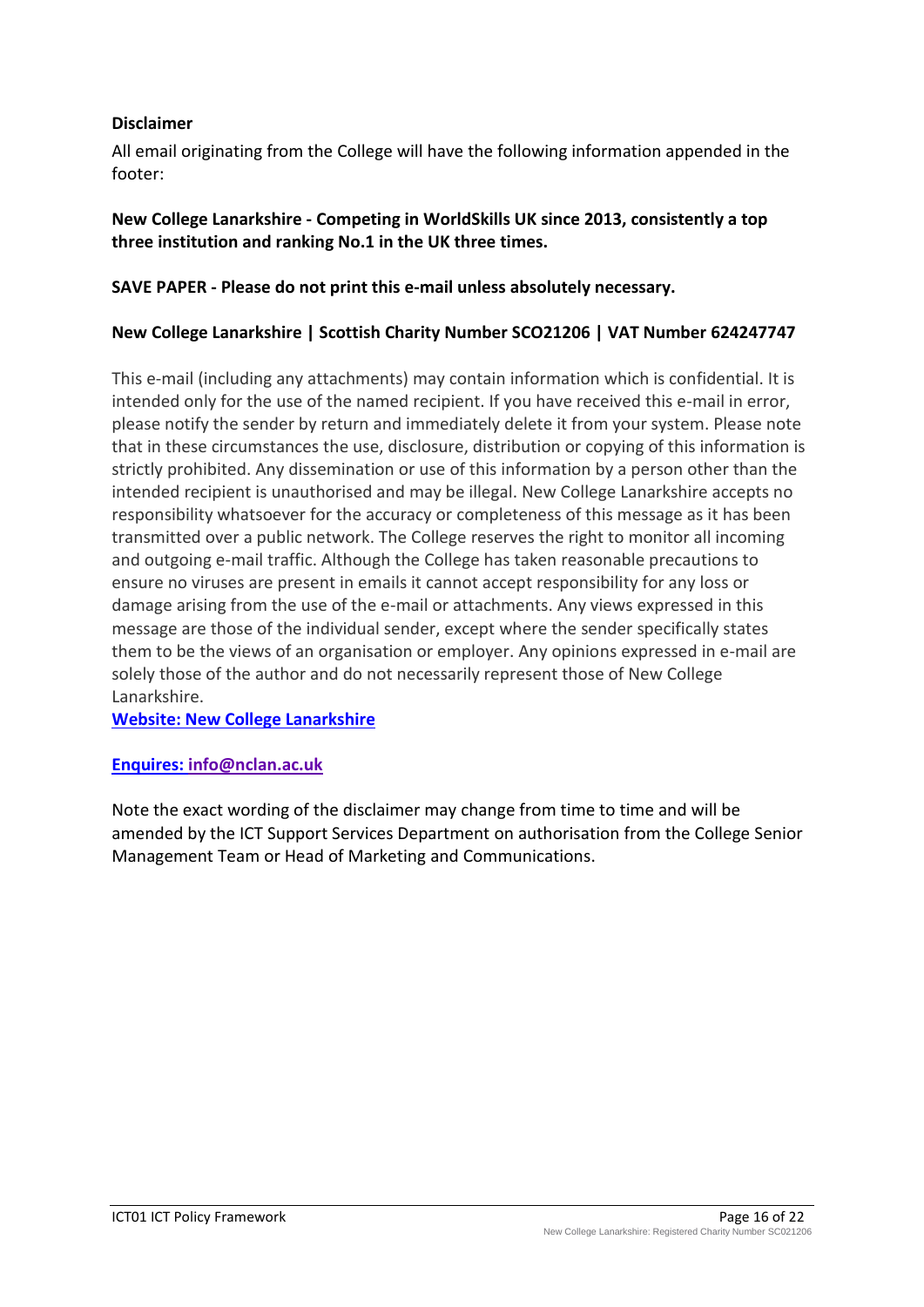## <span id="page-16-0"></span>**5.0 Wireless Access Policy**

## <span id="page-16-1"></span>**Introduction**

New College Lanarkshire provides Wireless Networking facilities throughout all of its campuses to compliment the hardwired structured cabling system. The service provides users with the convenience of wireless access to the College network systems and the Internet depending on the type of device and purpose for access. This Wireless Access Policy is an integral part of the College ICT Policy Framework and provides details on the rules governing access to the wireless network and the conduct expected from users of the service.

#### <span id="page-16-2"></span>**Wireless Networks**

New College Lanarkshire maintains three distinctly separate Wireless Networks; NCL Secure, NCL-MOB and NCL-WiFi.

The NCL Secure wireless network provides access to the main College network systems and the Internet. It is intended to be used by individuals using ICT equipment such as laptop devices which are owned by the College.

Similarly, the NCL-MOB wireless network provides access to the main College network systems and the Internet. It is intended to be used by individuals using College mobile phones which have been configured in accordance with the College Mobile Device Policy.

The NCL-WiFi wireless network is available for use by individuals using their own personal ICT equipment and provides Internet access only. For security reasons the majority of College network systems cannot be accessed from the NCL-WiFi wireless network. Access to Office 365, Moodle, Intranet and the College Website are available to users of this network.

Please note that individuals connecting, or attempting to connect, personally-owned equipment to the College wireless network do so at their own risk. The College does not accept responsibility for any loss or damage that may occur through the use of its Wireless Network facilities.

Users should note that all Internet access is monitored and that the terms of the College ICT Policy Framework apply to all users of the College Wireless Networks, even if they have connected using their own personally-owned devices. Access to the College Wireless Networks is a privilege, not a right, and is subject to the following conditions:

- Access to the NCL Secure & NCL-MOB wireless networks by individuals using their own personal ICT equipment is strictly prohibited. This condition applies equally to staff as well as learners and other users.
- All Wireless Access Points (APs) are administered and controlled by New College Lanarkshire ICT Support Services. Users are strictly prohibited from installing their own APs anywhere within the College campus without the expressed written permission of the Head of ICT. If any such 'rogue' APs are discovered, the ICT Support Services team reserves the right to render them inoperable and will not accept responsibility for any loss or damages incurred.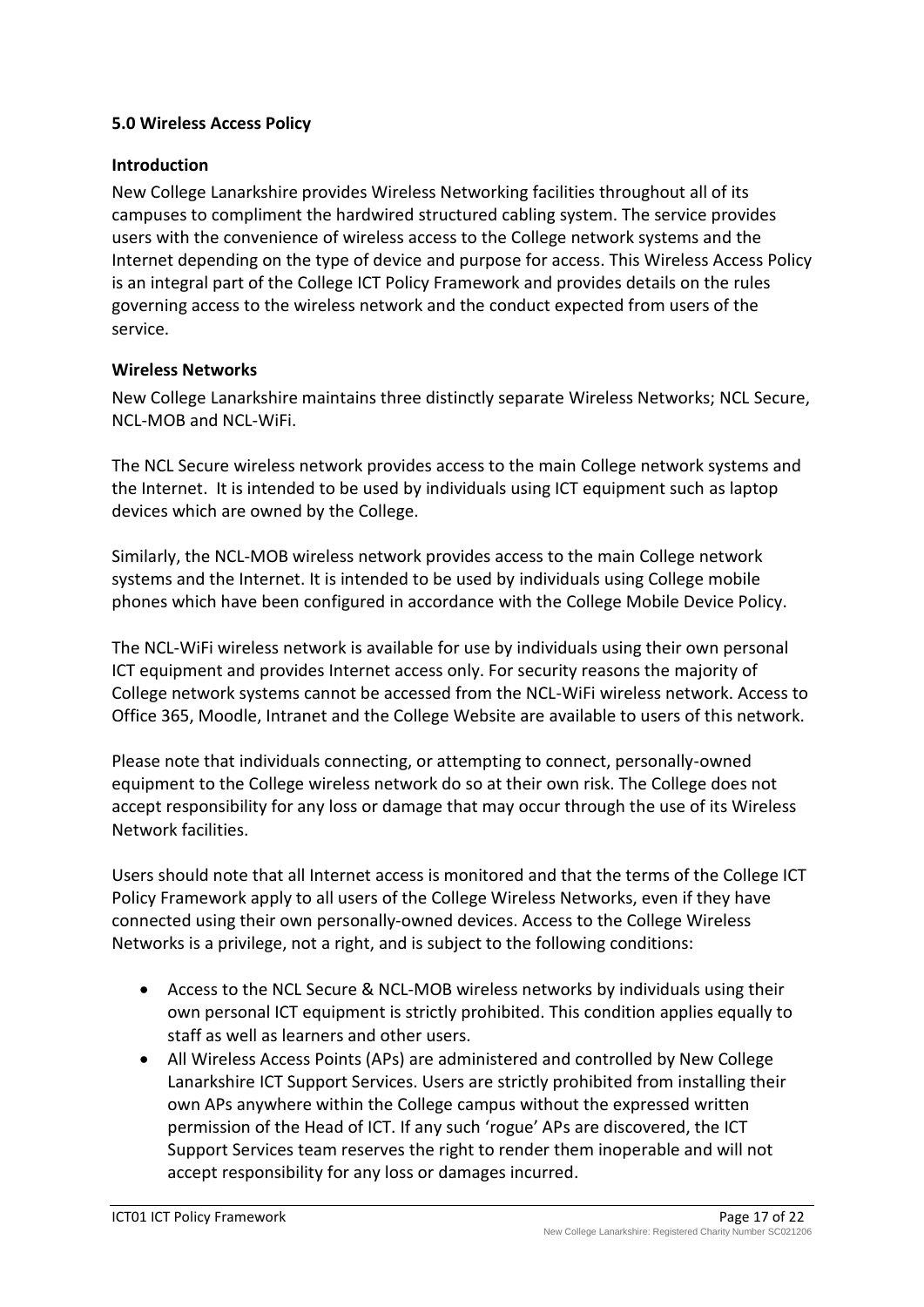- Users of the NCL-WiFi Wireless network have a responsibility to ensure they are running up-to-date anti-virus software and that the device's operating system software is fully patched with the latest service packs, security updates and hot-fixes.
- The active scanning of wireless data streams or the promiscuous capture of data, for whatever reason, is strictly prohibited.
- Attempts to bypass the Wireless Network Security systems or to gain a higher level of privilege are strictly prohibited.
- College ICT Support Services will provide assistance to users wishing to connect to the NCL-WiFi network using their own device on a 'best efforts' basis. The College can offer no guarantee of being able to successfully connect each and every user device.
- The use of the College Wireless network facilities for downloading or streaming MP3 music files, videos and other similar peer-to-peer file sharing activities is strictly prohibited.

Due to the nature of wireless technology the College cannot guarantee the security or privacy of any data transmitted over the Wireless Networks.

Any attempt to violate the provisions of this Policy, regardless of the success or otherwise of the attempt, may result in disciplinary action or other sanctions. This may range from a reprimand, exclusion from the system or other penalties afforded under College Policies. Disciplinary action in relation to staff will be carried out within the terms of the College Disciplinary Policy and Procedure.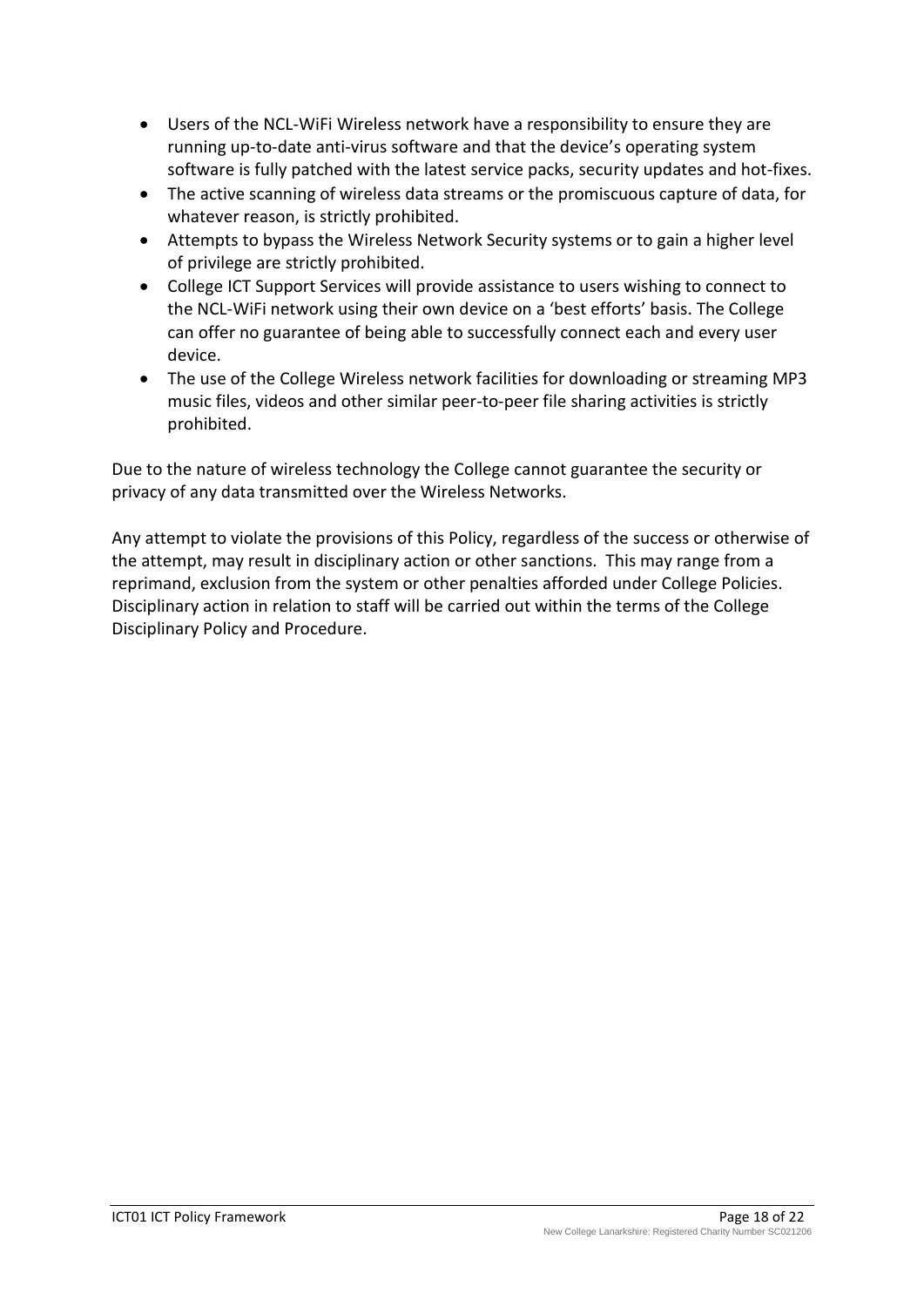## <span id="page-18-0"></span>**6.0 Cloud Storage Policy**

#### <span id="page-18-1"></span>**Introduction**

New College Lanarkshire provides staff and learners with access to cloud based storage facilities via the OneDrive component of Microsoft Office 365. This section details the College's policy on the use of Microsoft OneDrive and cloud storage in general.

#### <span id="page-18-2"></span>**Policy Statement**

Only the College provided cloud storage facilities should be used to store work related files and documents. Staff should not use personal accounts, on file hosting services such as Dropbox, Google Drive or Apple iCloud, to store work related information.

As Microsoft do not guarantee their ability to backup and restore data stored on OneDrive, business critical files and documents should not be on OneDrive without copies also being kept on College ICT storage facilities such as the individual's home drive (H:) or the department shared area (S:). Learners are responsible for making suitable backup arrangements for their own files and data.

The OneDrive cloud storage service should not be used to store sensitive personal information, as defined in the Data Protection Act 2018, of staff or learners.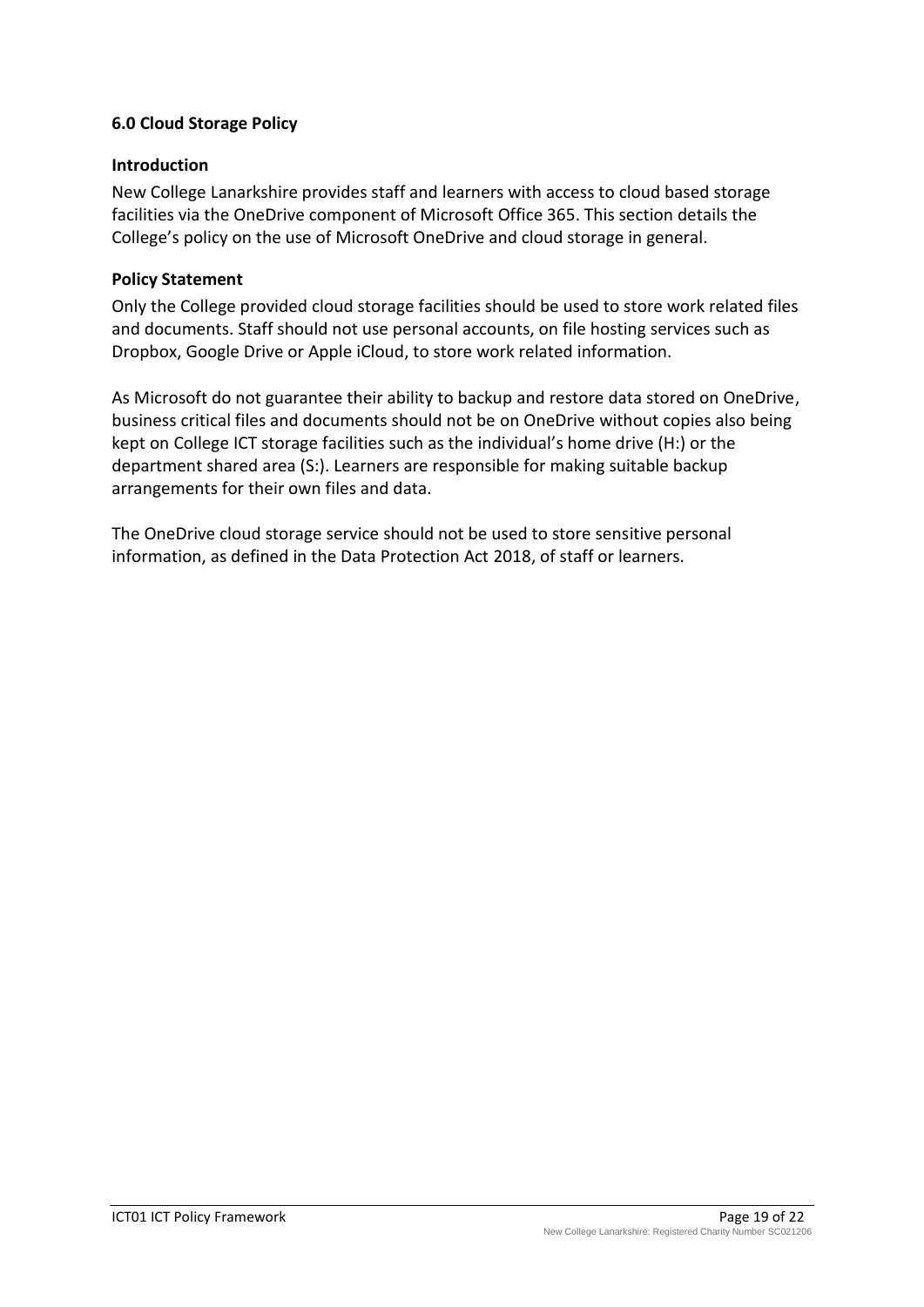## <span id="page-19-0"></span>**7.0 Mobile Device Policy**

## <span id="page-19-1"></span>**Introduction**

New College Lanarkshire may provide electronic mobile devices for staff use when there is a clear and justifiable business case for doing so. This policy expresses the College view on the use of Mobile Devices and is an integral part of the ICT Policy Framework. For the purposes of clarity, examples of mobile devices include, mobile phones; smart phones; tablets; and laptops. Users may only connect to the College's ICT network and systems when using mobile devices which are owned and supplied by the College. Access using personal equipment is not permitted, although users may access the Internet by connecting to the NCL-WiFi wireless network.

# <span id="page-19-2"></span>**Responsibilities of Mobile Device Users**

Individual members of staff have the responsibility for managing and protecting their mobile device and the data contained on it from accidental loss, damage or theft. In the event that the device is lost or stolen users must inform the ICT Support Helpdesk (ext. 2258) as soon as is practicable. For mobile phones, ICT Support Services will contact the mobile service provider to ensure the SIM card is blocked.

Sensitive personal information, as defined in the Data Protection Act 2018, should not be stored on College mobile devices.

As a minimum all College supplied mobile devices should be enrolled in the College Mobile Device Management system, to ensure compliance with the College defined security standards. Examples of the College security standards include, device encryption, secure passwords and remote erasure of data.

## <span id="page-19-3"></span>**Mobile Phone Usage**

A reasonable level of personal use is permitted provided the facilities are not abused or overused. Staff should be aware that the individual mobile phone monthly bills are monitored. Staff may be asked to make a financial contribution where excessive use is nonbusiness related. In the event of continued excessive usage, the mobile device and service may be withdrawn.

## <span id="page-19-4"></span>**Safe Use of Mobile Devices**

Mobile devices should be used in a safe manner and it is the responsibility of the individual member of staff to ensure that the device is used in compliance with applicable laws. Mobile devices should not be used whilst driving.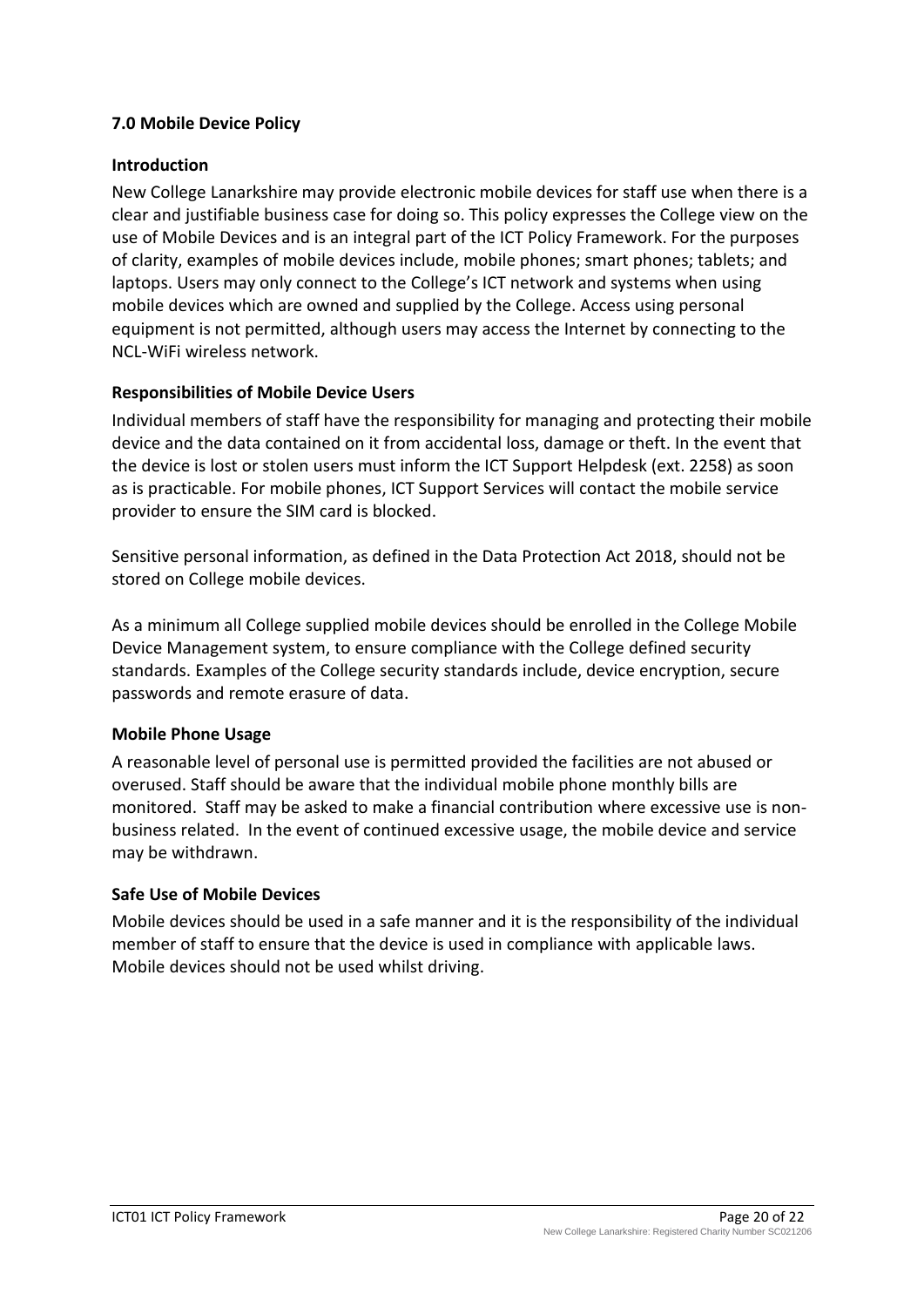## <span id="page-20-0"></span>**8.0 Telephone Policy**

#### <span id="page-20-1"></span>**Introduction**

New College Lanarkshire provides telephony services for use by staff in support of its business activities. A reasonable level of personal use is also permitted as long as this does not conflict with normal work routines. However, users should note that personal use is a privilege, not a right, and is dependent upon the facilities not being abused or overused. Staff should also note that use of the College telephone systems for personal commercial activity is not permitted under any circumstances.

## <span id="page-20-2"></span>**Monitoring of the College Telephone System**

New College Lanarkshire reserves the right to monitor the volume, duration and destination of all incoming and outgoing telephone calls in support of the business interests of the College and to investigate complaints.

The software system used allows a full analysis by individual extension number, of the telephone number called (or being called) and the date, time and duration of each call. Access to this data is controlled by the ICT Support Services department and written authorisation from a member of the Senior Management Team is required before the information can be accessed for investigatory purposes. It should be noted that the College has no interest in recording the content of specific individual telephone conversations.

Staff should be aware that there may be a requirement to check an individual's voicemail messages if they are absent, particularly if the absence is unexpected. Written approval for access to an individual's voicemail must be given by a member of the Senior Management team before this takes place.